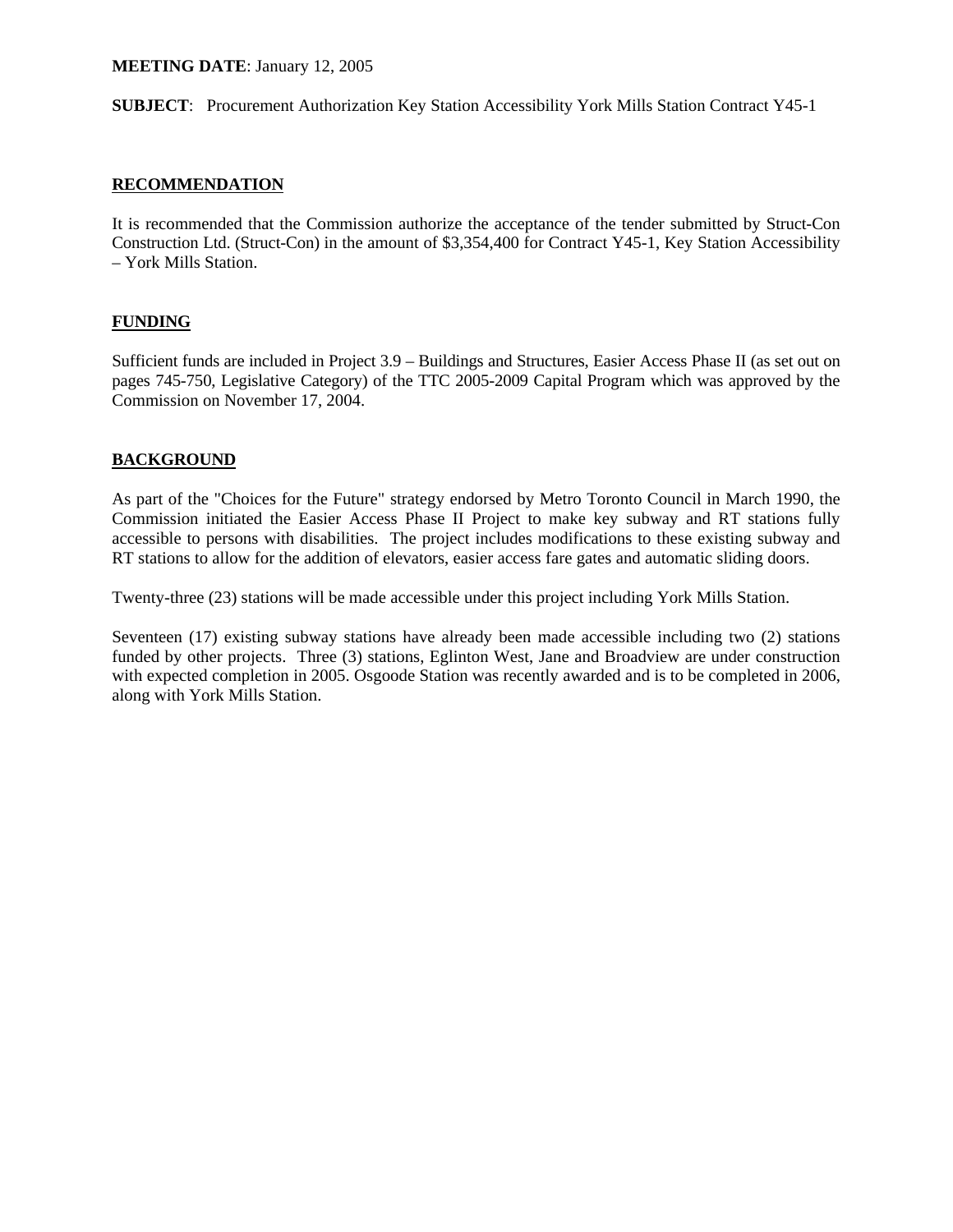### **DISCUSSION**

Contract Y45-1, Key Station Accessibility – York Mills Station, provides for all the work related to the supply and installation of two (2) elevators along with other associated equipment as shown in Appendix B. One elevator will provide access from the bus platform area to the concourse level and the second elevator will provide access from concourse level to subway platform level. An existing elevator in the York Mills Centre lobby will provide access from the street level to the concourse level.

Specifications and drawings were prepared for Contract Y45-1 and a Request for Tenders was posted on TTC's web site as of October 21, 2004. Fifteen (15) companies requested copies of the tender documents out of which six (6) submitted a tender as summarized in Appendix A.

Struct-Con submitted the lowest priced tender and did not state any exceptions or qualifications. Struct-Con has satisfactorily completed work of a similar size and nature for the Commission within the past five years. Based on a review of the Contractor's financial statements, it appears they have the financial capability to perform this Contract. Their tender is considered acceptable.

Consolidated Canadian Contractors submitted the second lowest priced tender and did not state any exceptions or qualifications. Their tender is considered acceptable.

Ross Clair/Div. of R.O.M. Contractors Inc. submitted the third lowest priced tender and also did not state any exceptions or qualifications. Their tender is considered acceptable.

The other tenders submitted were not evaluated further due to the difference in price.

### **JUSTIFICATION**

The tender submitted by Struct-Con is the lowest priced acceptable tender.

- - - - - - - - - - - -

December 23, 2004 50-21-130 1070389

Attachment – Appendices A and B